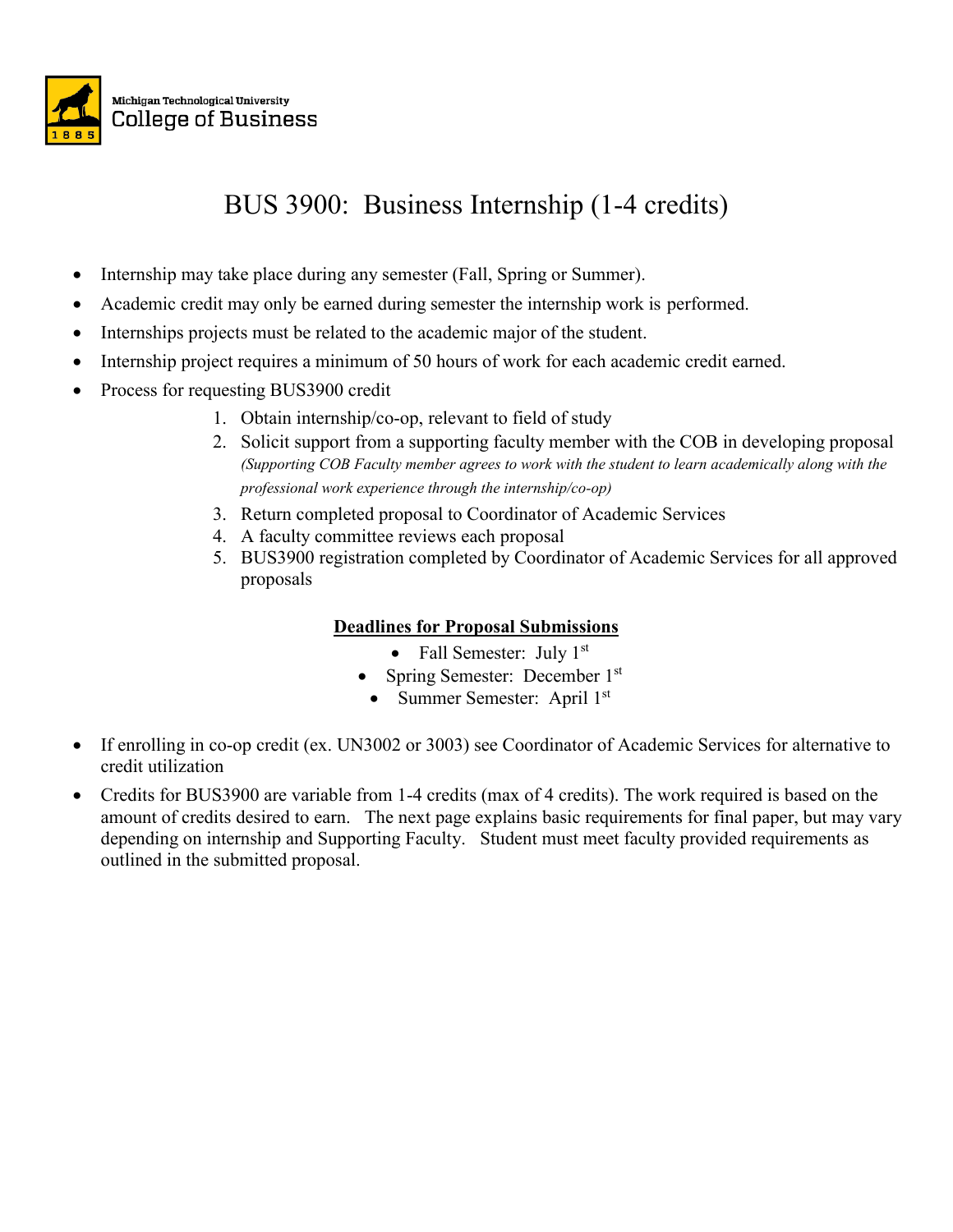#### **1 Credit Professional Development** *(no internship work required)***:**

- Paper should be 3-5 pages in length minimum *(submitted no later than end of semester; week 14-prior to final exams. Early submissions are acceptable)*
- 5-year professional development/career plan.
	- The plan should include:
		- o Career Objectives
		- o Job Search to include companies you would like to work for and why. May also include companies you chose to avoid (research company culture in particular)
		- o Salary/Benefit goals
		- o Preferred geographic locations
		- o Opportunities for promotion
		- o Pros and cons you are considering in your job search
		- o Plans for continued education after BS degree.
		- o Professional Organization Involvement
- Updated Resume
- Update your COB Professional Blueprint account in Canvas-*submit a printout of completed tasks*
- Complete/update Profile in Handshake (Career Services)-*submit a printout of profile*
- Utilize feedback from Career Services Staff member for recommendations

### **2 Credit Professional Development** *(no internship work required):*

- Requirements for 1 credit plus
	- o Paper should be 5-8 pages in length minimum
	- o 10-year professional development/career plan

### **3 Credit Internship Work:**

- Complete a minimum of 150 hours work at the company
- Report turned in on time *(set by faculty member; no later than end of semester (week 14)-prior to final exams*) reflect college-level communication skills (utilizing MLA standards) and 10-15 pages in length minimum
- Items to address could include:
	- o Job title and description
	- o Specific skills needed and/or acquired for the job
	- o Supervisors job description and how they got to be there (experience, education, networking, etc.)
	- o Description of interesting person you met/dealt with during internship
	- o Description of a memorable day or period of time during internship
	- o Positives and negatives of the work experience
	- o What are the primary lessons you learned from this experience?
	- o Summary statement
- If appropriate, include examples of work completed
	- o Updated Resume
	- o Cover Letter
	- o 3 References
- Update your COB Professional Blueprint account in Canvas-submit a printout of completed tasks
- Campus Presentation (10 minutes) scheduled upon return to campus (Spring/Summer in Fall and Fall in Spring)

### **4 Credit Internship Work:**

- Requirements for 3 credits plus
	- o Complete a minimum of 200 hours work at the company
	- o Report length must be 18-20 pages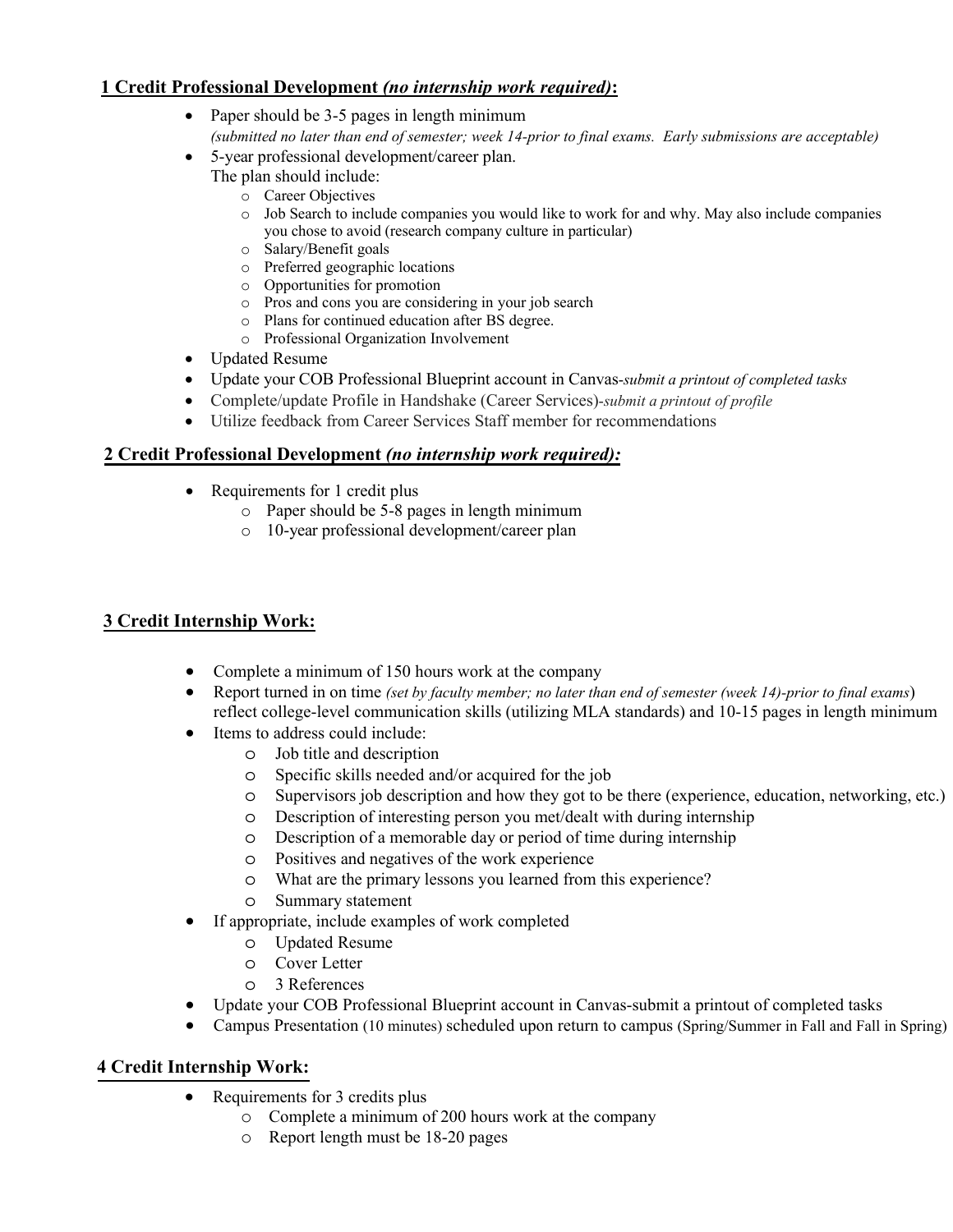

# **STUDENT/EMPLOYER AGREEMENT FORM**

### **Internship Purpose**

The purpose of the College of Business (COB) internship program is to broaden and support student professional work experiences as they apply concepts learned in the classroom to the professional work environment.

For employers, the program provides an opportunity to observe student work prior to making permanent employment commitments, if applicable. Internships should help students formulate career objectives and give them a mature perception of concepts taught in business courses.

During the internship employers may be evaluating students as potential full-time professional employees. In some cases, the internship might not be a long enough period of time for students to demonstrate all their capabilities. The student should approach the internship with the same amount of effort and determination expected of a fulltime professional position.

### **Policies and procedures**

- 1. Students are expected to return to Michigan Tech at the end of the internship/co-op.
- 2. COB requires an "Employer Evaluation" from the supervisor regarding the student's performance. Evaluations will be emailed to employer from the Coordinator of Academic Services prior to employment completion.
- 3. COB will require a report from the student at the conclusion of their internship/semester
- 4. It is expected that each student's internship/co-op will run through a full planned cycle. However, if circumstances warrant that an internship is canceled or an intern may be terminated, the decision to terminate employment of a student and their internship should be made known to the Coordinator of Academic Services (Jodie Filpus-Paakola; phone: 906-487-3597 or email jrfilpus@mtu.edu)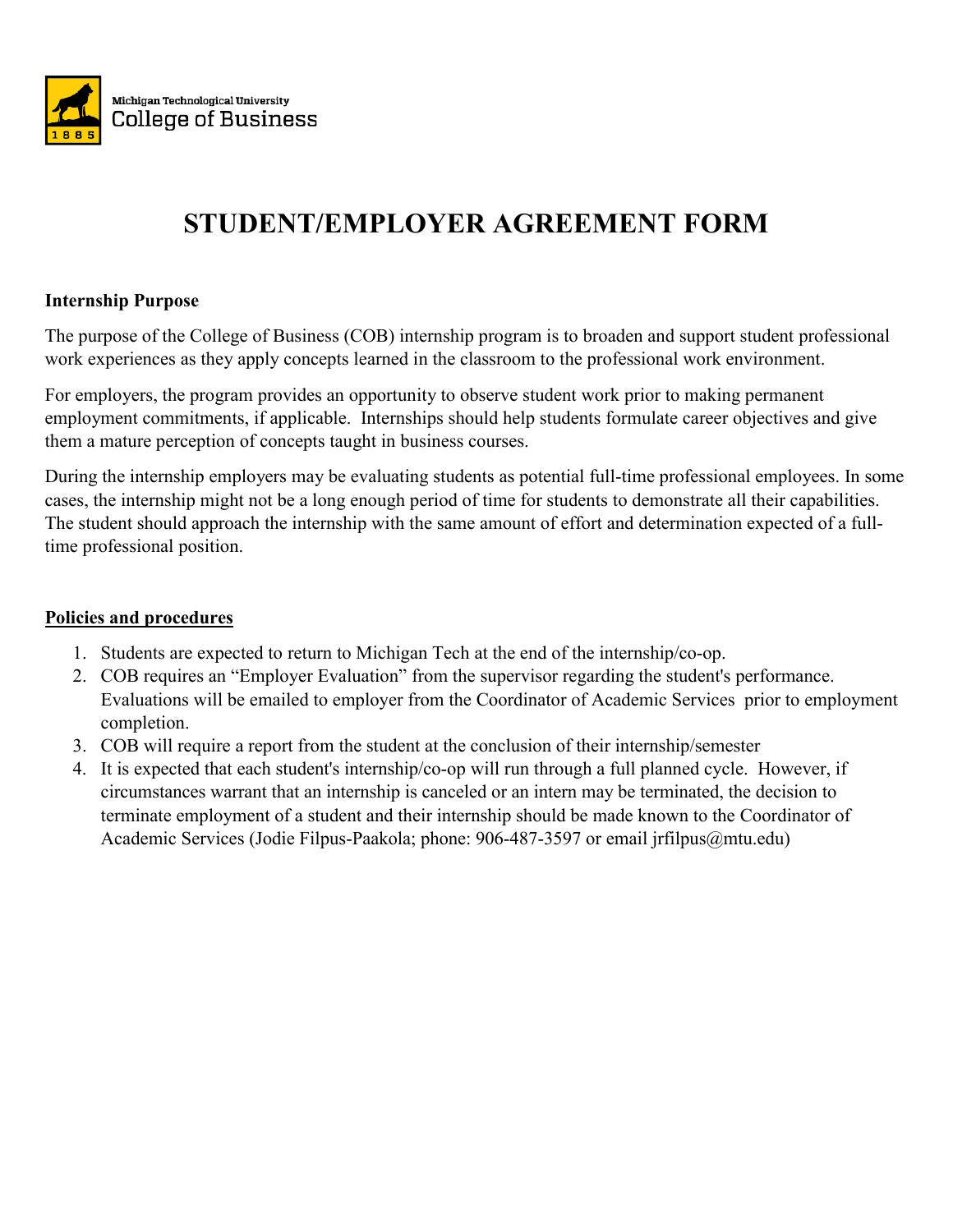### **STUDENT**

| Name:                          | Major: Major:                                                                                                                                                                                                                  |            |
|--------------------------------|--------------------------------------------------------------------------------------------------------------------------------------------------------------------------------------------------------------------------------|------------|
|                                | Address: City: City:                                                                                                                                                                                                           |            |
|                                |                                                                                                                                                                                                                                |            |
|                                | E-Mail: Phone: Phone:                                                                                                                                                                                                          |            |
| <b>EMPLOYER</b>                | Company Name: Name: Name and South Assembly Name and South Assembly Name and South Assembly Name and South Assembly Name and South Assembly Name and South Assembly Name and Assembly Name and Assembly Name and Assembly Name |            |
|                                | Supervisor's Name: Supervisor's Title: Supervisor's Title:                                                                                                                                                                     |            |
|                                | Address: City: City:                                                                                                                                                                                                           |            |
|                                |                                                                                                                                                                                                                                |            |
|                                | E-Mail: Phone: Phone: Phone:                                                                                                                                                                                                   |            |
| <b>AGREEMENT VERIFICATION:</b> |                                                                                                                                                                                                                                |            |
|                                |                                                                                                                                                                                                                                |            |
|                                | We, hereby agree to hire for an internship/co-op for                                                                                                                                                                           |            |
|                                |                                                                                                                                                                                                                                | Date: 2008 |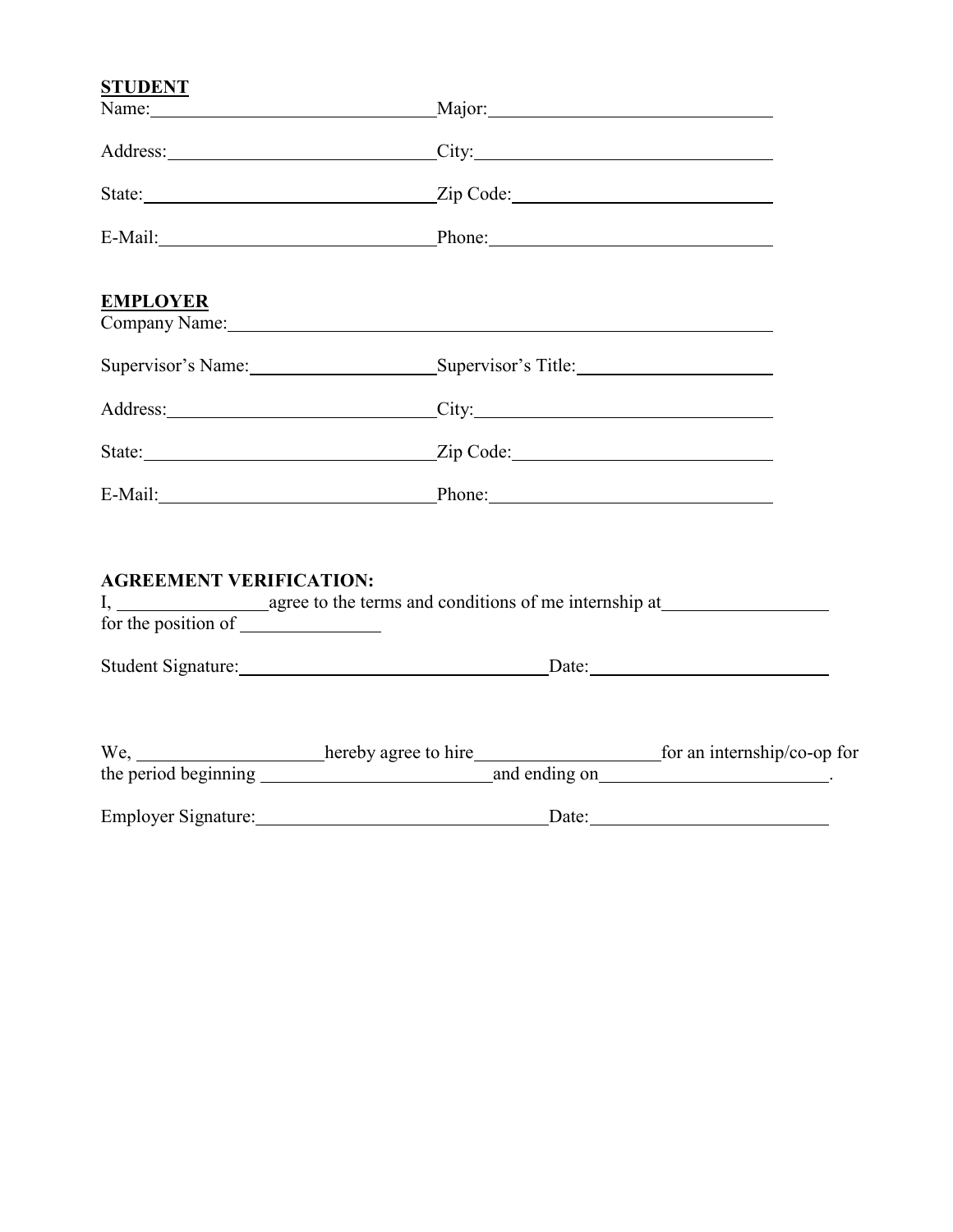

# **BUS 3900: Internship Proposal**

Prior approval of an internship project for academic credit must be obtained from the Coordinator of Academic Services to enroll in BUS 3900. The College of Business (COB) in cooperation with the student, a supporting faculty member submit a proposal for academic credit along with the "Student/Employer Agreement form" The Supporting Faculty member agrees to work with the student to learn academically along with the professional work experience.

| Deadlines for Proposals: | Fall Semester: July 1 <sup>st</sup><br>Summer Semester: April 1st | Spring Semester: December 1st |
|--------------------------|-------------------------------------------------------------------|-------------------------------|
|                          |                                                                   | $_$ Student ID (M#): $_$      |
|                          |                                                                   | Submission Date:              |
|                          | Academic Semester for credit: # of BUS 3900 Credits:              |                               |
|                          |                                                                   |                               |
|                          |                                                                   |                               |
| Phone: E-Mail:           |                                                                   |                               |
|                          |                                                                   |                               |

Internship Project Description: *Details below can be typed on form or submitted on separate paper-typed*